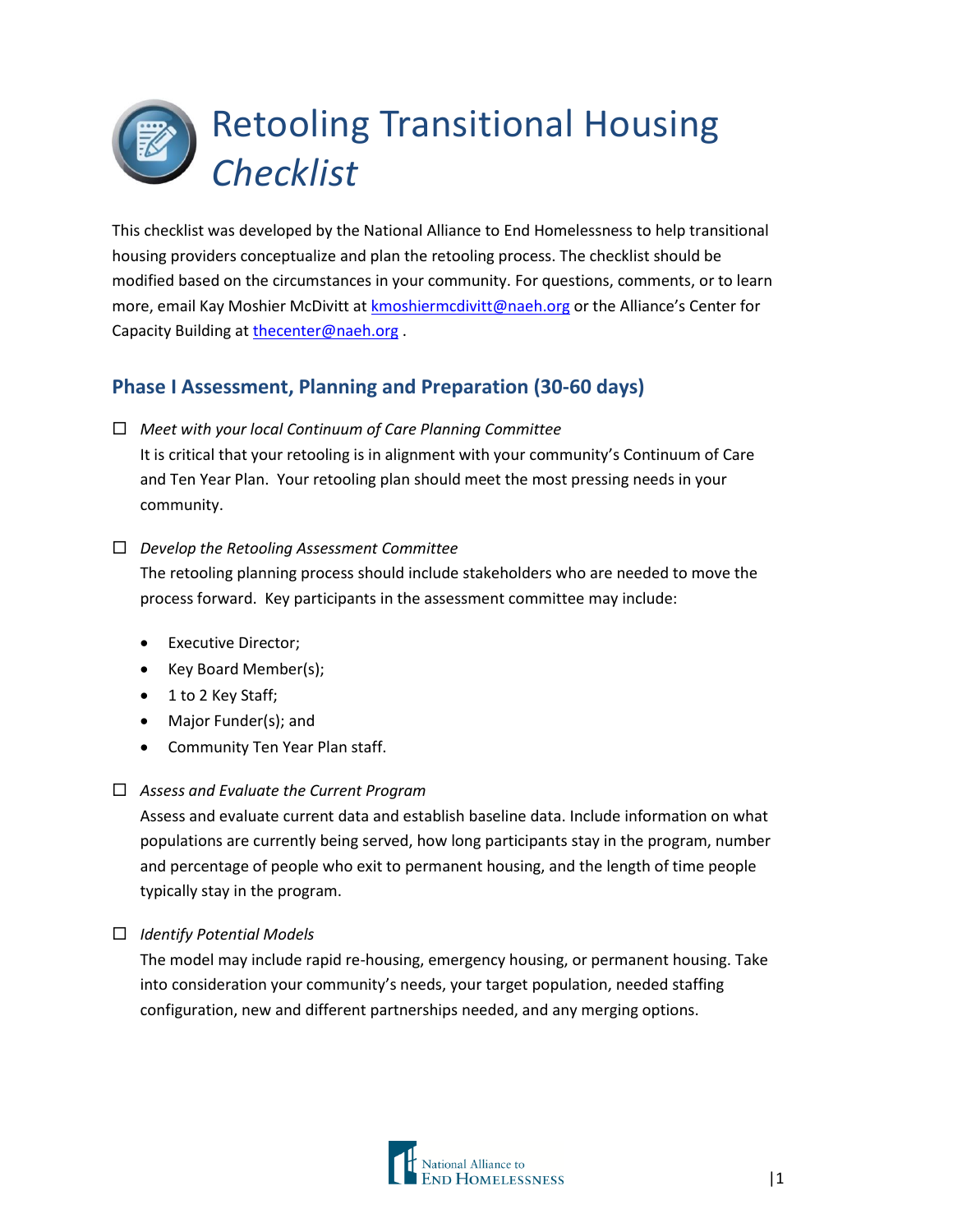#### *Identify Barriers to Retooling*

Identify barriers and potential solutions. Assess the level of commitment or potential resistance from key stakeholders including staff, board, funders, and important external stakeholders. Identify issues to be addressed including:

- Funding sources;
- Contract revisions;
- Community buy in; and
- Building use.

#### *Develop a Communication Strategy*

Develop a plan to communicate the retooling plan with targeted stakeholders, including Continuum of Care leadership, local politicians, funders, board, staff, and local government.

 *Produce Final Recommendation and Plan* Finalize recommendations for retooling and an implementation plan, including a roll out schedule.

## **Phase 2: Implementation (4-6 months)**

- $\Box$  Identify a vision and core values that will drive the retooling and adoption of a new model.
- $\Box$  Develop an organizational structure for the new model that includes a program flow chart.
- $\Box$  Develop a plan to shift the organizational culture to adopt the new core values and vision. Identify what in the current culture will need to shift to adopt the philosophy of the new model.
- $\Box$  Identify staffing and training needs, including revised job descriptions. Develop a plan for ongoing staff communication and training; be prepared for staff turnover; allow opportunities for open dialogue.
- $\Box$  Update policies and managerial practices to accommodate the transition.
- $\Box$  Obtain Board support and endorsement. Identify who is on your board who supports this retooling and how you can use them to engage the rest of the board.
- $\Box$  Create an outcomes measurement plan that includes:
	- Outcomes and benchmarks to be achieved;
	- Quarterly or more frequent review of benchmarks;
	- Communicating results to funders, staff and board; and
	- Adjusting as needed to achieve outcomes.